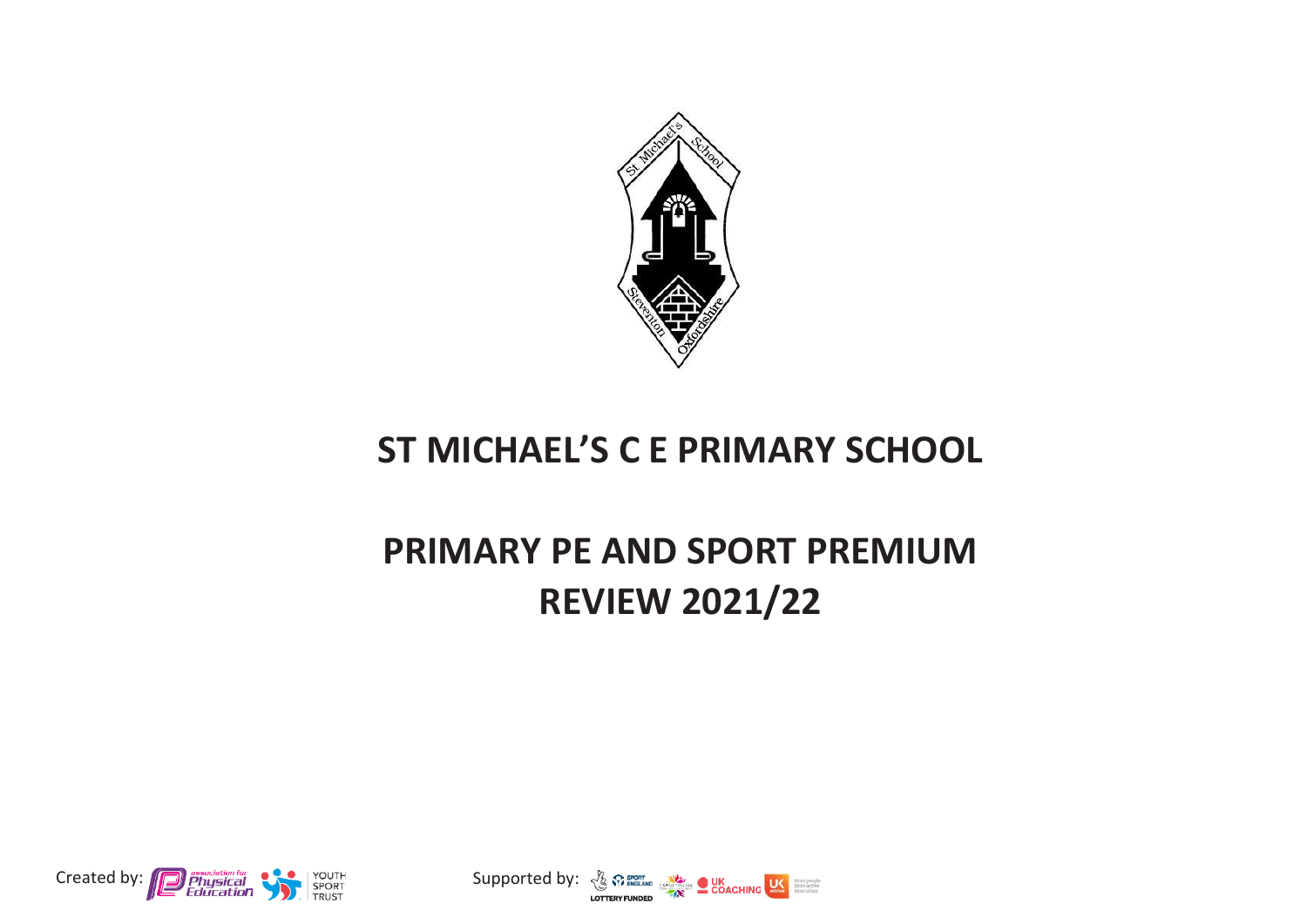| Academic Year: 2021-22                                                                                                                                                                                                     | Total fund allocated: £17,000.00                                                                                                  | Date Updated: September 2021 |                       |                                             |
|----------------------------------------------------------------------------------------------------------------------------------------------------------------------------------------------------------------------------|-----------------------------------------------------------------------------------------------------------------------------------|------------------------------|-----------------------|---------------------------------------------|
| Key indicator 1: The engagement of all pupils in regular physical activity - Chief Medical Officer guidelines recommend that<br>primary school children undertake at least 30 minutes of physical activity a day in school |                                                                                                                                   |                              |                       |                                             |
| School focus with clarity on intended<br>impact on pupils:                                                                                                                                                                 | Actions to achieve:                                                                                                               | Funding<br>allocated:        | Evidence and impact:  | Sustainability and<br>suggested next steps: |
| Increase the number of children attending<br>activities and after school clubs                                                                                                                                             | Improve range of activities and<br>lafter school clubs available for all<br>lchildren.                                            | £3500.00                     | Monitored by teachers |                                             |
| Daily mile to be extended                                                                                                                                                                                                  | Extend the run a mile that was<br>completed for Sport Relief so that it<br>is completed at other times across<br>the school year. | £490.00                      |                       |                                             |
| Continue to grow After School Club and<br><b>Activity Clubs</b>                                                                                                                                                            | Planned additional staffing as club<br>grows in order to accommodate<br>greater numbers                                           | £6500.00                     |                       |                                             |
|                                                                                                                                                                                                                            | Action Mats for indoor PE and<br>Afterschool Club                                                                                 | £835.00                      |                       |                                             |
|                                                                                                                                                                                                                            | <b>New Football Goals</b>                                                                                                         | £384.00                      |                       |                                             |
|                                                                                                                                                                                                                            | Staff overtime for After School Clubs E600.00<br>(Non-teaching staff)                                                             |                              |                       |                                             |
| Key indicator 2: The profile of PE and sport being raised across the school as a tool for whole school improvement                                                                                                         |                                                                                                                                   |                              |                       |                                             |
| School focus with clarity on intended<br>impact on pupils:                                                                                                                                                                 | Actions to achieve:                                                                                                               | Funding<br>allocated:        | Evidence and impact:  | Sustainability and<br>suggested next steps: |
| <b>D Physical</b><br>YOUTH<br>Created by:<br>Education                                                                                                                                                                     | Supported by: $\frac{1}{2}$ $\frac{1}{2}$ $\frac{1}{2}$ $\frac{1}{2}$ $\frac{1}{2}$ COACHING $\frac{1}{2}$                        |                              |                       |                                             |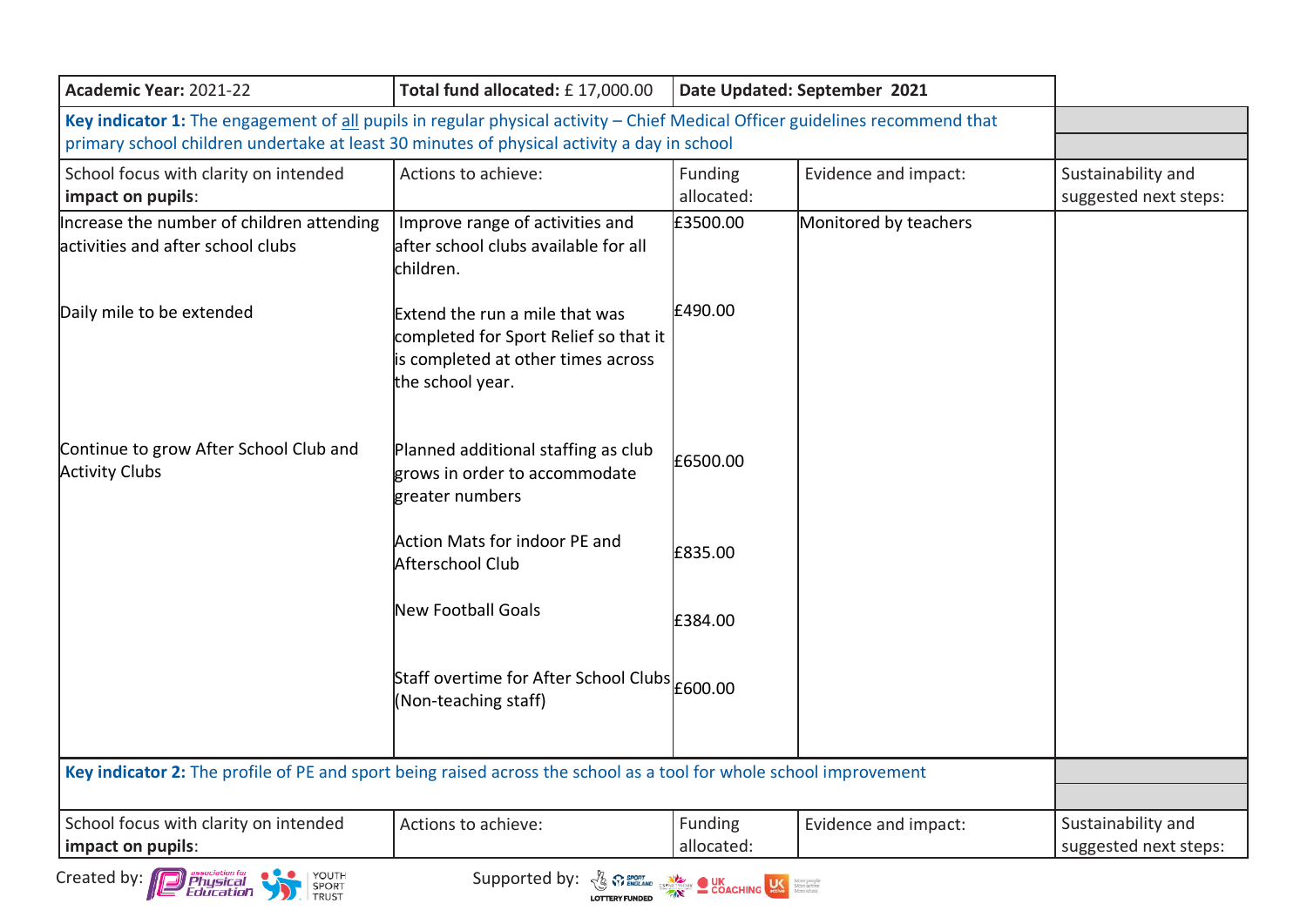| part in extra-curricular sport clubs in 2021-<br>children including: Lego Club, Multi-<br>from parents<br>sports, Football, Netball, Tag Rugby,<br>Rounders, Softball, Hockey, Choir,<br>Art Club<br>Check PE equipment and replace<br>£1500.00<br>Audit and review PE equipment to identify<br>Ensure equipment is safe and<br>missing or damaged equipment<br>missing or damaged equipment. Correct<br>basses all checks<br>where necessary<br>and fully working equipment will enhance<br>the pupils experience and enjoyment of PE<br>Key indicator 3: Increased confidence, knowledge and skills of all staff in teaching PE and sport<br>School focus with clarity on intended Actions to achieve:<br>Funding<br>Evidence and impact:<br>Sustainability and<br>suggested<br>allocated:<br>next steps:<br>Increased CPD and training for<br>Other CPD courses:<br>Staff attending training to feedback<br>Teaching staff to improve confidence<br>to colleagues<br>and ability to deliver a wider range of<br>Free<br>PE lessons across the school<br><b>Water Survival Training</b><br>HLB to arrange<br>£581<br>Swimming assistant courses for 2<br>lstaff<br>Tennis at WHLTC with staff training<br>on the job<br>Qualified hockey coach who is a<br>member of the school staff to co-<br>train teaching staff<br>Professional gymnastic coaches for<br>children and staff at Abingdon<br>Gymnastics Club<br>Key indicator 4: Broader experience of a range of sports and activities offered to all pupils<br><del>Supported by:</del><br><b>COACHING SERVER COACHING SERVER MONEY SERVER SERVER SERVER SERVER SERVER SERVER SERVER SERVER SERVER SERVER SERVER SERVER SERVER SERVER SERVER SERVER SERVER SERVER SERVER SERVER SERVER SERVER SERVER SERVER SERVER SERVER S</b> | Increase the number of KS1 children taking After school clubs offered to |  | Monitor numbers and feedback |  |
|----------------------------------------------------------------------------------------------------------------------------------------------------------------------------------------------------------------------------------------------------------------------------------------------------------------------------------------------------------------------------------------------------------------------------------------------------------------------------------------------------------------------------------------------------------------------------------------------------------------------------------------------------------------------------------------------------------------------------------------------------------------------------------------------------------------------------------------------------------------------------------------------------------------------------------------------------------------------------------------------------------------------------------------------------------------------------------------------------------------------------------------------------------------------------------------------------------------------------------------------------------------------------------------------------------------------------------------------------------------------------------------------------------------------------------------------------------------------------------------------------------------------------------------------------------------------------------------------------------------------------------------------------------------------------------------------------------------------------------------------------------------------------------------|--------------------------------------------------------------------------|--|------------------------------|--|
|                                                                                                                                                                                                                                                                                                                                                                                                                                                                                                                                                                                                                                                                                                                                                                                                                                                                                                                                                                                                                                                                                                                                                                                                                                                                                                                                                                                                                                                                                                                                                                                                                                                                                                                                                                                        |                                                                          |  |                              |  |
|                                                                                                                                                                                                                                                                                                                                                                                                                                                                                                                                                                                                                                                                                                                                                                                                                                                                                                                                                                                                                                                                                                                                                                                                                                                                                                                                                                                                                                                                                                                                                                                                                                                                                                                                                                                        | 22                                                                       |  |                              |  |
|                                                                                                                                                                                                                                                                                                                                                                                                                                                                                                                                                                                                                                                                                                                                                                                                                                                                                                                                                                                                                                                                                                                                                                                                                                                                                                                                                                                                                                                                                                                                                                                                                                                                                                                                                                                        |                                                                          |  |                              |  |
|                                                                                                                                                                                                                                                                                                                                                                                                                                                                                                                                                                                                                                                                                                                                                                                                                                                                                                                                                                                                                                                                                                                                                                                                                                                                                                                                                                                                                                                                                                                                                                                                                                                                                                                                                                                        |                                                                          |  |                              |  |
|                                                                                                                                                                                                                                                                                                                                                                                                                                                                                                                                                                                                                                                                                                                                                                                                                                                                                                                                                                                                                                                                                                                                                                                                                                                                                                                                                                                                                                                                                                                                                                                                                                                                                                                                                                                        |                                                                          |  |                              |  |
|                                                                                                                                                                                                                                                                                                                                                                                                                                                                                                                                                                                                                                                                                                                                                                                                                                                                                                                                                                                                                                                                                                                                                                                                                                                                                                                                                                                                                                                                                                                                                                                                                                                                                                                                                                                        |                                                                          |  |                              |  |
|                                                                                                                                                                                                                                                                                                                                                                                                                                                                                                                                                                                                                                                                                                                                                                                                                                                                                                                                                                                                                                                                                                                                                                                                                                                                                                                                                                                                                                                                                                                                                                                                                                                                                                                                                                                        |                                                                          |  |                              |  |
|                                                                                                                                                                                                                                                                                                                                                                                                                                                                                                                                                                                                                                                                                                                                                                                                                                                                                                                                                                                                                                                                                                                                                                                                                                                                                                                                                                                                                                                                                                                                                                                                                                                                                                                                                                                        |                                                                          |  |                              |  |
|                                                                                                                                                                                                                                                                                                                                                                                                                                                                                                                                                                                                                                                                                                                                                                                                                                                                                                                                                                                                                                                                                                                                                                                                                                                                                                                                                                                                                                                                                                                                                                                                                                                                                                                                                                                        |                                                                          |  |                              |  |
|                                                                                                                                                                                                                                                                                                                                                                                                                                                                                                                                                                                                                                                                                                                                                                                                                                                                                                                                                                                                                                                                                                                                                                                                                                                                                                                                                                                                                                                                                                                                                                                                                                                                                                                                                                                        |                                                                          |  |                              |  |
|                                                                                                                                                                                                                                                                                                                                                                                                                                                                                                                                                                                                                                                                                                                                                                                                                                                                                                                                                                                                                                                                                                                                                                                                                                                                                                                                                                                                                                                                                                                                                                                                                                                                                                                                                                                        |                                                                          |  |                              |  |
|                                                                                                                                                                                                                                                                                                                                                                                                                                                                                                                                                                                                                                                                                                                                                                                                                                                                                                                                                                                                                                                                                                                                                                                                                                                                                                                                                                                                                                                                                                                                                                                                                                                                                                                                                                                        |                                                                          |  |                              |  |
|                                                                                                                                                                                                                                                                                                                                                                                                                                                                                                                                                                                                                                                                                                                                                                                                                                                                                                                                                                                                                                                                                                                                                                                                                                                                                                                                                                                                                                                                                                                                                                                                                                                                                                                                                                                        | impact on pupils:                                                        |  |                              |  |
|                                                                                                                                                                                                                                                                                                                                                                                                                                                                                                                                                                                                                                                                                                                                                                                                                                                                                                                                                                                                                                                                                                                                                                                                                                                                                                                                                                                                                                                                                                                                                                                                                                                                                                                                                                                        |                                                                          |  |                              |  |
|                                                                                                                                                                                                                                                                                                                                                                                                                                                                                                                                                                                                                                                                                                                                                                                                                                                                                                                                                                                                                                                                                                                                                                                                                                                                                                                                                                                                                                                                                                                                                                                                                                                                                                                                                                                        |                                                                          |  |                              |  |
|                                                                                                                                                                                                                                                                                                                                                                                                                                                                                                                                                                                                                                                                                                                                                                                                                                                                                                                                                                                                                                                                                                                                                                                                                                                                                                                                                                                                                                                                                                                                                                                                                                                                                                                                                                                        |                                                                          |  |                              |  |
|                                                                                                                                                                                                                                                                                                                                                                                                                                                                                                                                                                                                                                                                                                                                                                                                                                                                                                                                                                                                                                                                                                                                                                                                                                                                                                                                                                                                                                                                                                                                                                                                                                                                                                                                                                                        |                                                                          |  |                              |  |
|                                                                                                                                                                                                                                                                                                                                                                                                                                                                                                                                                                                                                                                                                                                                                                                                                                                                                                                                                                                                                                                                                                                                                                                                                                                                                                                                                                                                                                                                                                                                                                                                                                                                                                                                                                                        |                                                                          |  |                              |  |
|                                                                                                                                                                                                                                                                                                                                                                                                                                                                                                                                                                                                                                                                                                                                                                                                                                                                                                                                                                                                                                                                                                                                                                                                                                                                                                                                                                                                                                                                                                                                                                                                                                                                                                                                                                                        |                                                                          |  |                              |  |
|                                                                                                                                                                                                                                                                                                                                                                                                                                                                                                                                                                                                                                                                                                                                                                                                                                                                                                                                                                                                                                                                                                                                                                                                                                                                                                                                                                                                                                                                                                                                                                                                                                                                                                                                                                                        |                                                                          |  |                              |  |
|                                                                                                                                                                                                                                                                                                                                                                                                                                                                                                                                                                                                                                                                                                                                                                                                                                                                                                                                                                                                                                                                                                                                                                                                                                                                                                                                                                                                                                                                                                                                                                                                                                                                                                                                                                                        |                                                                          |  |                              |  |
|                                                                                                                                                                                                                                                                                                                                                                                                                                                                                                                                                                                                                                                                                                                                                                                                                                                                                                                                                                                                                                                                                                                                                                                                                                                                                                                                                                                                                                                                                                                                                                                                                                                                                                                                                                                        |                                                                          |  |                              |  |
|                                                                                                                                                                                                                                                                                                                                                                                                                                                                                                                                                                                                                                                                                                                                                                                                                                                                                                                                                                                                                                                                                                                                                                                                                                                                                                                                                                                                                                                                                                                                                                                                                                                                                                                                                                                        |                                                                          |  |                              |  |
|                                                                                                                                                                                                                                                                                                                                                                                                                                                                                                                                                                                                                                                                                                                                                                                                                                                                                                                                                                                                                                                                                                                                                                                                                                                                                                                                                                                                                                                                                                                                                                                                                                                                                                                                                                                        |                                                                          |  |                              |  |
|                                                                                                                                                                                                                                                                                                                                                                                                                                                                                                                                                                                                                                                                                                                                                                                                                                                                                                                                                                                                                                                                                                                                                                                                                                                                                                                                                                                                                                                                                                                                                                                                                                                                                                                                                                                        |                                                                          |  |                              |  |
|                                                                                                                                                                                                                                                                                                                                                                                                                                                                                                                                                                                                                                                                                                                                                                                                                                                                                                                                                                                                                                                                                                                                                                                                                                                                                                                                                                                                                                                                                                                                                                                                                                                                                                                                                                                        |                                                                          |  |                              |  |
|                                                                                                                                                                                                                                                                                                                                                                                                                                                                                                                                                                                                                                                                                                                                                                                                                                                                                                                                                                                                                                                                                                                                                                                                                                                                                                                                                                                                                                                                                                                                                                                                                                                                                                                                                                                        |                                                                          |  |                              |  |
|                                                                                                                                                                                                                                                                                                                                                                                                                                                                                                                                                                                                                                                                                                                                                                                                                                                                                                                                                                                                                                                                                                                                                                                                                                                                                                                                                                                                                                                                                                                                                                                                                                                                                                                                                                                        |                                                                          |  |                              |  |
|                                                                                                                                                                                                                                                                                                                                                                                                                                                                                                                                                                                                                                                                                                                                                                                                                                                                                                                                                                                                                                                                                                                                                                                                                                                                                                                                                                                                                                                                                                                                                                                                                                                                                                                                                                                        |                                                                          |  |                              |  |
|                                                                                                                                                                                                                                                                                                                                                                                                                                                                                                                                                                                                                                                                                                                                                                                                                                                                                                                                                                                                                                                                                                                                                                                                                                                                                                                                                                                                                                                                                                                                                                                                                                                                                                                                                                                        |                                                                          |  |                              |  |
|                                                                                                                                                                                                                                                                                                                                                                                                                                                                                                                                                                                                                                                                                                                                                                                                                                                                                                                                                                                                                                                                                                                                                                                                                                                                                                                                                                                                                                                                                                                                                                                                                                                                                                                                                                                        |                                                                          |  |                              |  |
| <b>LOTTERY FUNDED</b>                                                                                                                                                                                                                                                                                                                                                                                                                                                                                                                                                                                                                                                                                                                                                                                                                                                                                                                                                                                                                                                                                                                                                                                                                                                                                                                                                                                                                                                                                                                                                                                                                                                                                                                                                                  | <i>Physical</i><br>Education<br>SPORT TRUST                              |  |                              |  |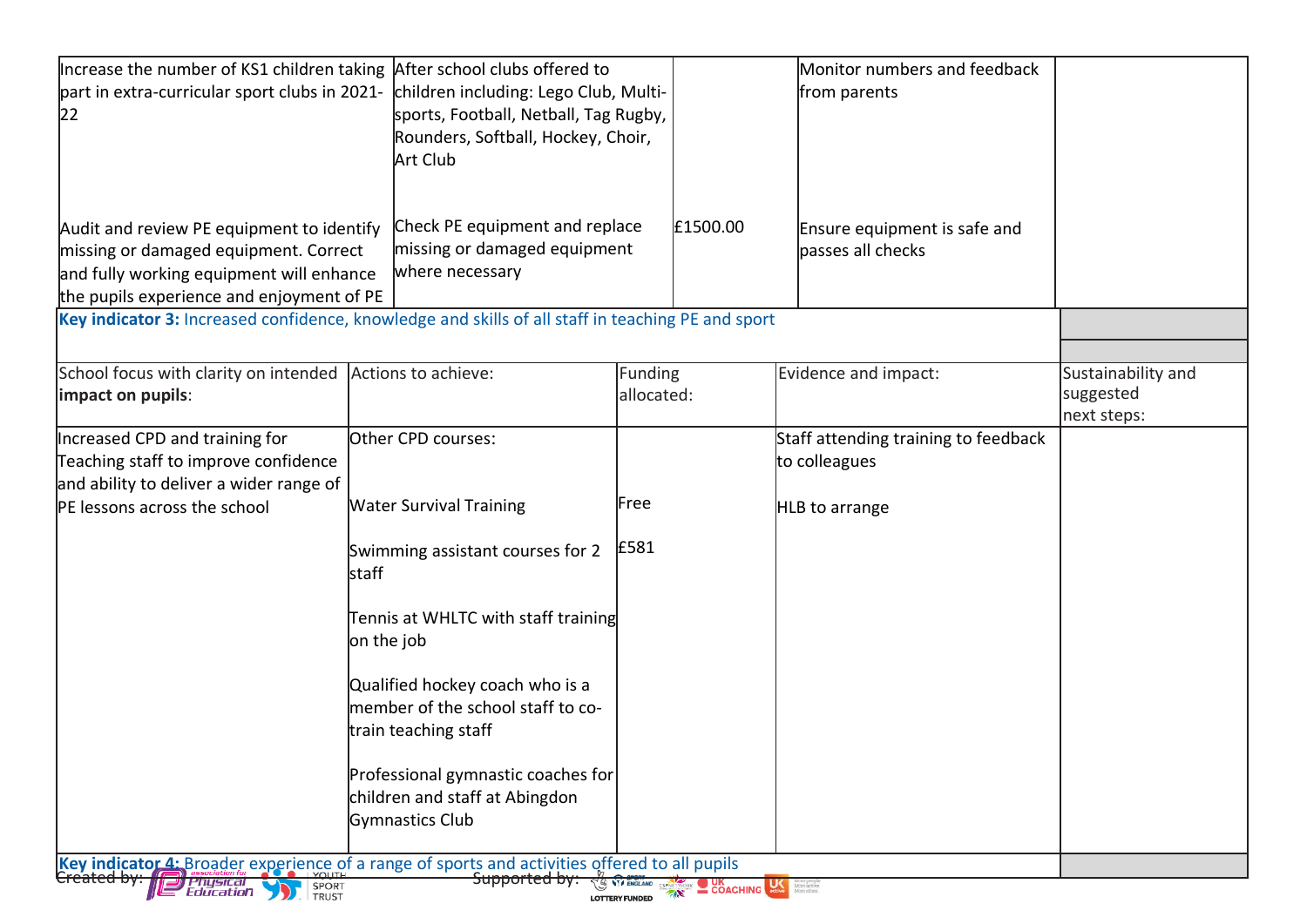| School focus with clarity on intended                                                                                                                 | Actions to achieve:                                                                                  |                                            | Funding             | Evidence and impact:                 | Sustainability and |
|-------------------------------------------------------------------------------------------------------------------------------------------------------|------------------------------------------------------------------------------------------------------|--------------------------------------------|---------------------|--------------------------------------|--------------------|
| impact on pupils:                                                                                                                                     |                                                                                                      |                                            | allocated:          |                                      | suggested          |
|                                                                                                                                                       |                                                                                                      |                                            |                     |                                      | next steps:        |
| Overcome the limitations of the                                                                                                                       | Dance - professional dance<br>lteachers to lead dance sessions<br>Professionally led gymnastics in a |                                            | Ітвс                |                                      |                    |
| school facilities by linking with local<br>clubs and venues so that we can                                                                            |                                                                                                      |                                            |                     |                                      |                    |
| extend the range of sports offered                                                                                                                    |                                                                                                      |                                            |                     |                                      |                    |
| and enable the children to visit fully<br>equipped venues to get the full                                                                             | fully equipped gym                                                                                   |                                            |                     |                                      |                    |
| experience of the sport/activity.                                                                                                                     | appropriate courts,                                                                                  | Tennis delivered on full sized age -       |                     |                                      |                    |
|                                                                                                                                                       |                                                                                                      |                                            |                     |                                      |                    |
|                                                                                                                                                       | Trampolining - experienced on                                                                        |                                            |                     |                                      |                    |
|                                                                                                                                                       |                                                                                                      | fully sized trampolines                    |                     |                                      |                    |
|                                                                                                                                                       |                                                                                                      | £450.00<br>Forest School available to more |                     |                                      |                    |
|                                                                                                                                                       | pupils                                                                                               |                                            |                     |                                      |                    |
|                                                                                                                                                       |                                                                                                      |                                            |                     |                                      |                    |
|                                                                                                                                                       |                                                                                                      |                                            |                     |                                      |                    |
| Key indicator 5: Increased participation in competitive sport                                                                                         |                                                                                                      |                                            |                     |                                      |                    |
|                                                                                                                                                       |                                                                                                      |                                            |                     |                                      |                    |
| School focus with clarity on intended                                                                                                                 | Actions to achieve:                                                                                  |                                            | Funding             | Evidence and impact:                 | Sustainability and |
|                                                                                                                                                       |                                                                                                      |                                            | allocated:          |                                      | suggested          |
|                                                                                                                                                       | Opportunities to enter Level 2 &                                                                     |                                            | E700.00             | Very little was able to go ahead for | next steps:        |
|                                                                                                                                                       |                                                                                                      | Level 3 competitions. Level 1 intra-       |                     | much of the previous year, however,  |                    |
|                                                                                                                                                       |                                                                                                      | house competitions held in school          |                     | Hockey, Tennis, Cricket and Cross    |                    |
|                                                                                                                                                       | during curriculum time.                                                                              |                                            |                     | Country have managed a comeback.     |                    |
|                                                                                                                                                       | <b>Competitions entered:</b>                                                                         |                                            | $E60.00$ (reg fees) |                                      |                    |
| impact on pupils:<br>Membership of the Vale PE sports<br>partnership<br>Increase the range of children taking<br>part in the competitions by entering |                                                                                                      |                                            |                     |                                      |                    |
| more teams into each event.                                                                                                                           |                                                                                                      |                                            |                     |                                      |                    |
| Cover the cost of transporting the                                                                                                                    | Competition                                                                                          | No of children                             |                     |                                      |                    |
| children to events to enable more                                                                                                                     | <b>Cross Country</b>                                                                                 | participating                              | £1500.00            |                                      |                    |
| children to take part                                                                                                                                 | Tag Rugby                                                                                            |                                            | (Transport)         |                                      |                    |
|                                                                                                                                                       | Swimming                                                                                             |                                            |                     |                                      |                    |